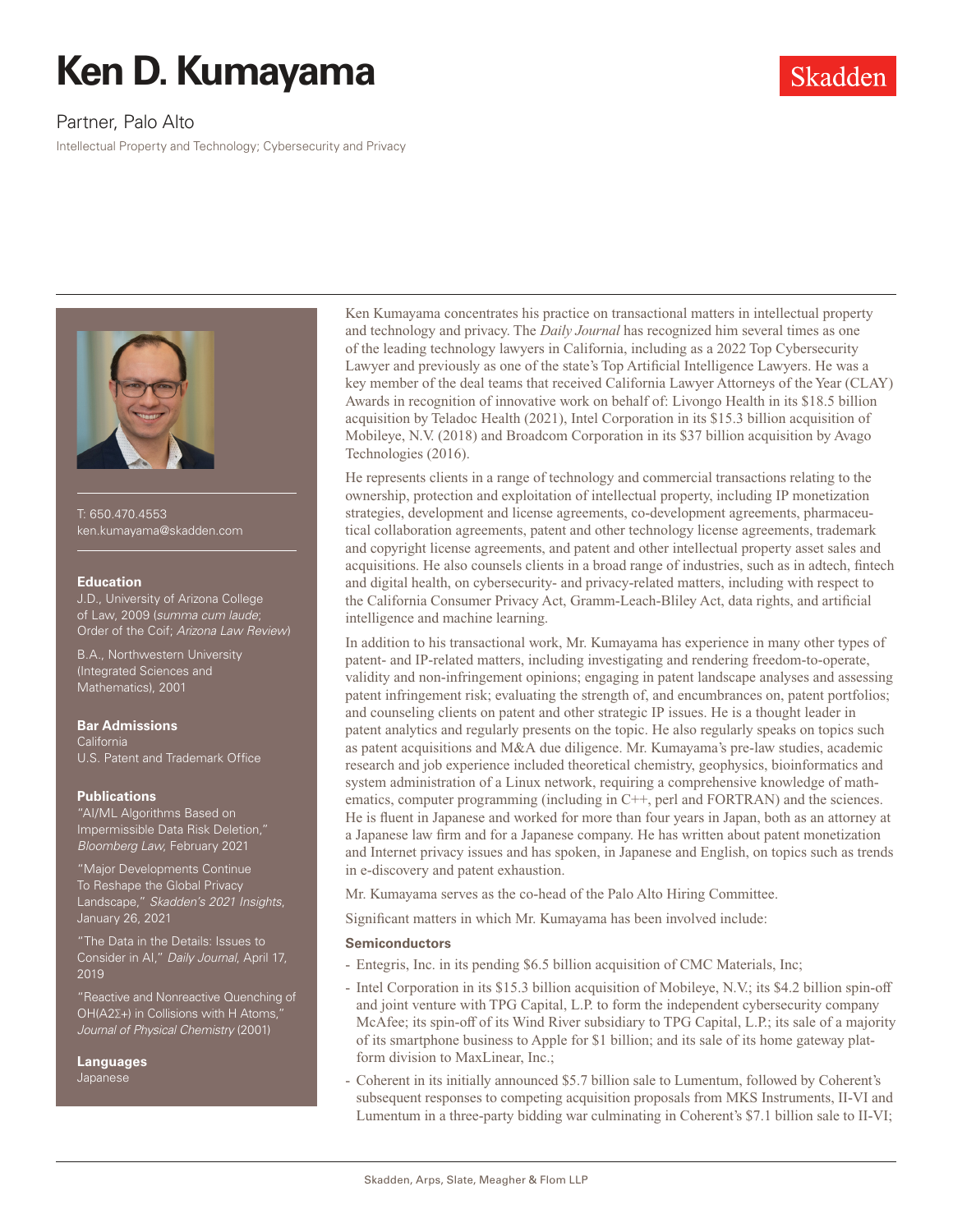- NXP Semiconductors N.V. in its \$1.76 billion acquisition of Marvell Technology Group Ltd.'s Wi-Fi and Bluetooth connectivity assets;
- Broadcom in numerous transactions, including its \$37 billion sale to Avago Technologies Ltd.; its \$164 million acquisition of the wireless modem business of Renesas Electronics Corp.; its \$195 million acquisition of BroadLight, Inc.; its \$3.7 billion acquisition of NetLogic Microsystems, Inc.; its acquisition of Bay Dynamics, Inc.; and in various inbound and outbound technology license agreements;
- Xilinx, Inc. in its \$49 billion acquisition by Advanced Micro Devices, Inc.;
- Xperi Corporation in its \$3 billion merger of equals with TiVo Corporation and Tessera Technologies, Inc. (now Xperi) in its \$850 million acquisition of DTS, Inc.;
- Western Digital Corporation in its data storage and solutions joint venture with Unisplendour Corporation Limited to market and sell Western Digital's datacenter storage systems in China;
- Advantest America, Inc. in its collaboration with PDF Solutions, Inc.;
- Cavium, Inc. in its \$1.4 billion acquisition of QLogic Corp. and its \$6 billion acquisition by Marvell Technology Group Ltd.; and
- Cadence Design Systems Inc. in its \$170 million acquisition of Jasper Design Automation, Inc.

# **Technology/Internet**

- Activision Blizzard Inc. in its pending \$75 billion acquisition by Microsoft Corporation;
- Elon Musk in his pending \$44 billion acquisition of Twitter, Inc.;
- Embracer Group AB in its acquisition of Dark Horse Media, LLC;
- Dell Technologies Inc. in its \$4 billion sale of Boomi to Francisco Partners and TPG;
- Scopely, Inc. in its \$1 billion acquisition of GSN Games, Inc. from Game Show Network, LLC;
- Square Enix Holdings Co., Ltd. in the \$300 million sale of Crystal Dynamics, Inc., Eidos Interactive Corp. and an IP catalogue to Embracer Group AB;
- Sabre Corporation in its sale of the AirCentre suite of flight and crew management software solutions to CAE Inc. for \$392.5 million;
- Zayo Group Holdings, Inc. in several matters, including its \$14.3 billion acquisition by affiliates of Digital Colony Partners and the EQT Infrastructure IV fund, the largest media and communications leveraged buyout since the 2008 financial crisis; and its sale of zColo, including certain U.S. and European data center assets, to DataBank Holdings, Ltd.;
- Netflix, Inc. in its acquisitions of The Roald Dahl Story Company Limited and Scanline VFX;
- Proofpoint in its \$12.3 billion sale to Thoma Bravo;
- Honeywell in its pending \$1.3 billion acquisition of Sparta Systems from New Mountain Capital;
- Airbnb, Inc. in its acquisition of HotelTonight, Inc.;
- DoorDash in its \$410 million acquisition of Caviar from Square;
- Silver Lake Partners in its acquisition of a majority stake in ServiceMax, Inc. from GE Digital LLC;
- F5 Networks, Inc. in its \$1 billion acquisition of Shape Security, Inc.;
- Didi Chuxing (Hangzhou Kuaizhi Technology Co., Ltd.) (China) in a strategic software license agreement, and in its acquisition of Uber-China from Uber Technologies Inc. The UberChina transaction was named one of *China Business Law Journal*'s 2016 Deals of the Year;
- Bytedance Ltd. in several matters, including its acquisitions of Musical.ly and Moonton, and private equity financings valued at over \$20 billion;
- Apex Technology Co., Ltd. in its \$4 billion acquisition of Lexmark International Inc.;
- Samsung Electronics Co., Ltd. in its acquisition of LoopPay, Inc., a mobile payments company;
- XIO Group (Hong Kong) in its \$1.1 billion acquisition of J.D. Power and Associates, Inc. from McGraw Hill Financial, Inc.;
- Carbonite in its \$1.45 billion sale to OpenText and its \$618.5 million acquisition of Webroot;
- Permira Funds in several transactions, including the acquisition and subsequent \$1.1 billion sale of its portfolio company Renaissance Learning to Hellman & Friedman; and its significant investment in Curriculum Associates from Berkshire Partners; and
- NDS Group Ltd. and its owners, Permira Funds and News Corp., in its \$5 billion sale to Cisco Systems, Inc.

# **Life Sciences**

- Livongo Health in its \$18.5 billion sale to Teladoc;
- Stryker Corporation in its:
	- \$3 billion acquisition of Vocera Communications, Inc.; and
	- \$4 billion acquisition of Wright Medical Group;
- Alder BioPharmaceuticals Inc. in its sale to Lundbeck for up to \$1.95 billion;
- Array BioPharma, Inc. in its \$11.4 billion sale to Pfizer;
- Danaher Corporation in the carve-out of its dental supplies unit into a separate publicly traded company called Envista Holdings Corporation via a \$589 million initial public offering of common stock;
- Otsuka Pharmaceutical Co., Ltd. in its \$430 million acquisition of Visterra, Inc.;